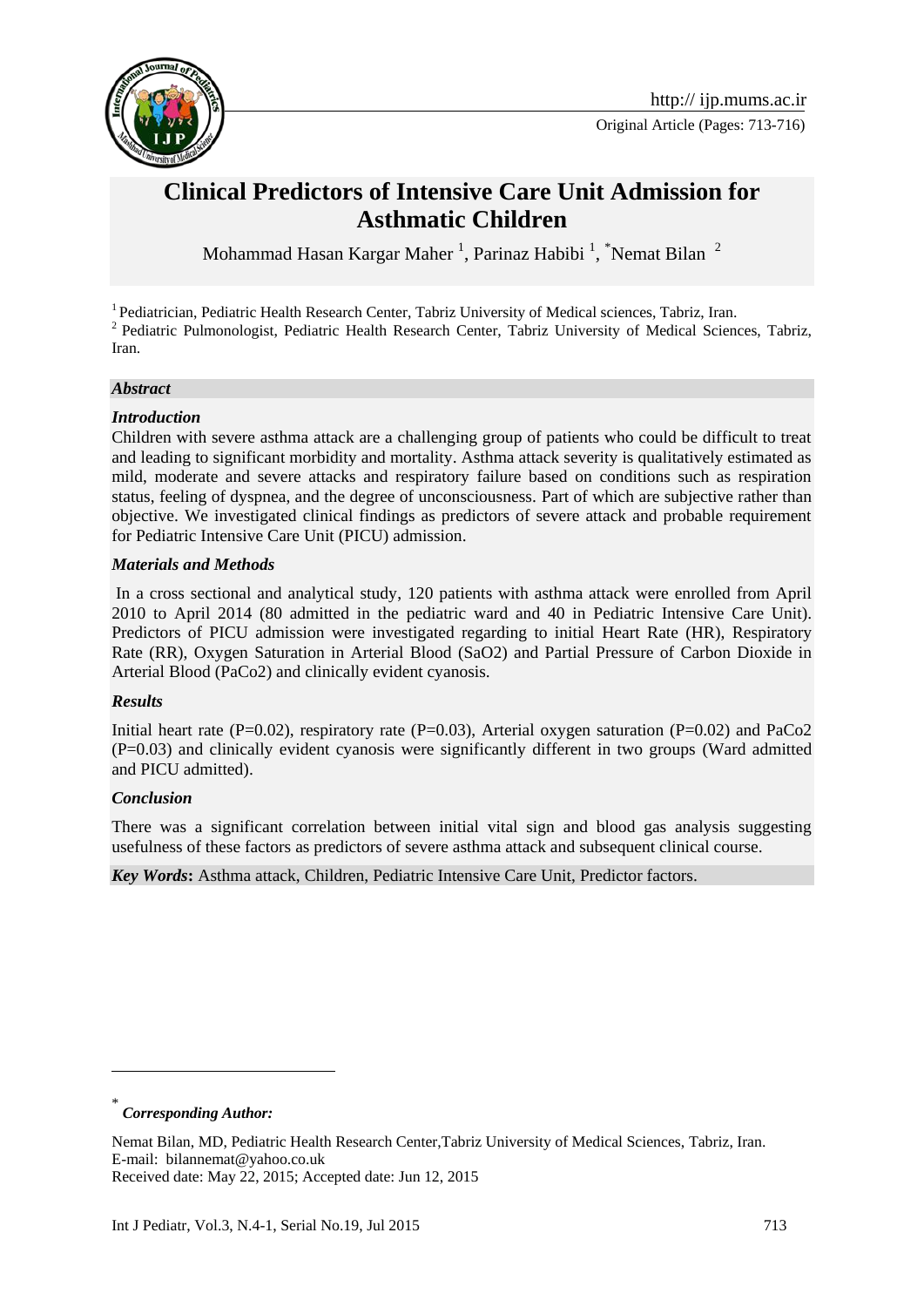### **Introduction**

Asthma in children is chronic, persistent disorder characterized by airway inflammation and episodic airflow obstructions in response to specific triggers (1, 2). Children with severe asthma are a challenging group of patients who could be difficult to treat. Global Initiative for Asthma (GINA) emphasize the importance of assessing asthma severity in children before initiation of therapy. Severe asthma is defined primarily by lung function abnormalities, persistent symptoms and exacerbations despite appropriate therapy (3, 4).

Asthma attack severity is qualitatively estimated as mild, moderate, and severe attacks and respiratory failure based on conditions such as respiration status, feeling of dyspnea, and the degree of unconsciousness. Part of which are subjective rather than objective. Modified Pulmonary Index Score (mPIS) is a quantitative method of evaluating respiratory conditions in asthmatic subjects that was proposed by Carroll et al. This method consists of 6 evaluation items, which are important for the assessment of dyspnea and are relatively easy to assess in clinical practice, namely heart rate, respiratory rate, accessory muscle use, inspiratory to expiratory flow ratio, degree of wheezing, and oxygen saturation in room air(5).

Takeshi Koga et al. investigated the clinical usefulness of evaluating mPIS for severe exacerbation in asthmatic children requiring hospitalization and concluded that mPIS was useful for predicting the clinical course after hospitalization (6). In current study we investigated clinical findings as predictors of severe attack and probable requirement for PICU admission children.

## **Materials and Methods**

A cross-sectional analytical study was conducted in the referral pediatric hospital (Children Hospital) in Tabriz, North-West of Iran, over a period of 4 years from April 2010 to April 2014.

120 patients with ages 4-14 years old with asthma attack were enrolled in study consecutively (80 admitted in the pediatric ward and 40 in pediatric intensive care unit). Patients were eligible for inclusion if they had a history of asthma or if their primary admission diagnosis was asthma. Attack severity was assessed according to GINA categorization. Predictors of PICU admission were investigated regarding to initial heart rate (HR), respiratory rate (RR), Arterial Oxygen Saturation  $(SaO<sub>2</sub>)$ and PaCo<sub>2</sub> and clinically evident cyanosis. The patient's demographic characteristics and history of previous admission was recorded.

Data were analyzed using the SPSS, version 17.0. Quantitative data were presented as mean± Standard deviation (SD), while qualitative data were demonstrated as frequency and percent  $(%)$ . P-value  $< 0.05$  was considered statistically significant. The study was approved by ethics committee of Pediatric Health Research Center in Tabriz University of Medical Sciences.

# **Results**

120 patients were enrolled in this study. Age and gender between two groups (PICU and ward admitted) were not statistically different (Table.1). Heart rate, respiratory rate and cyanosis were the clinical findings investigated and the difference between two groups was significant (P<0.05). Blood gas analysis revealed significant difference in pco2 level between two groups (Table. 2).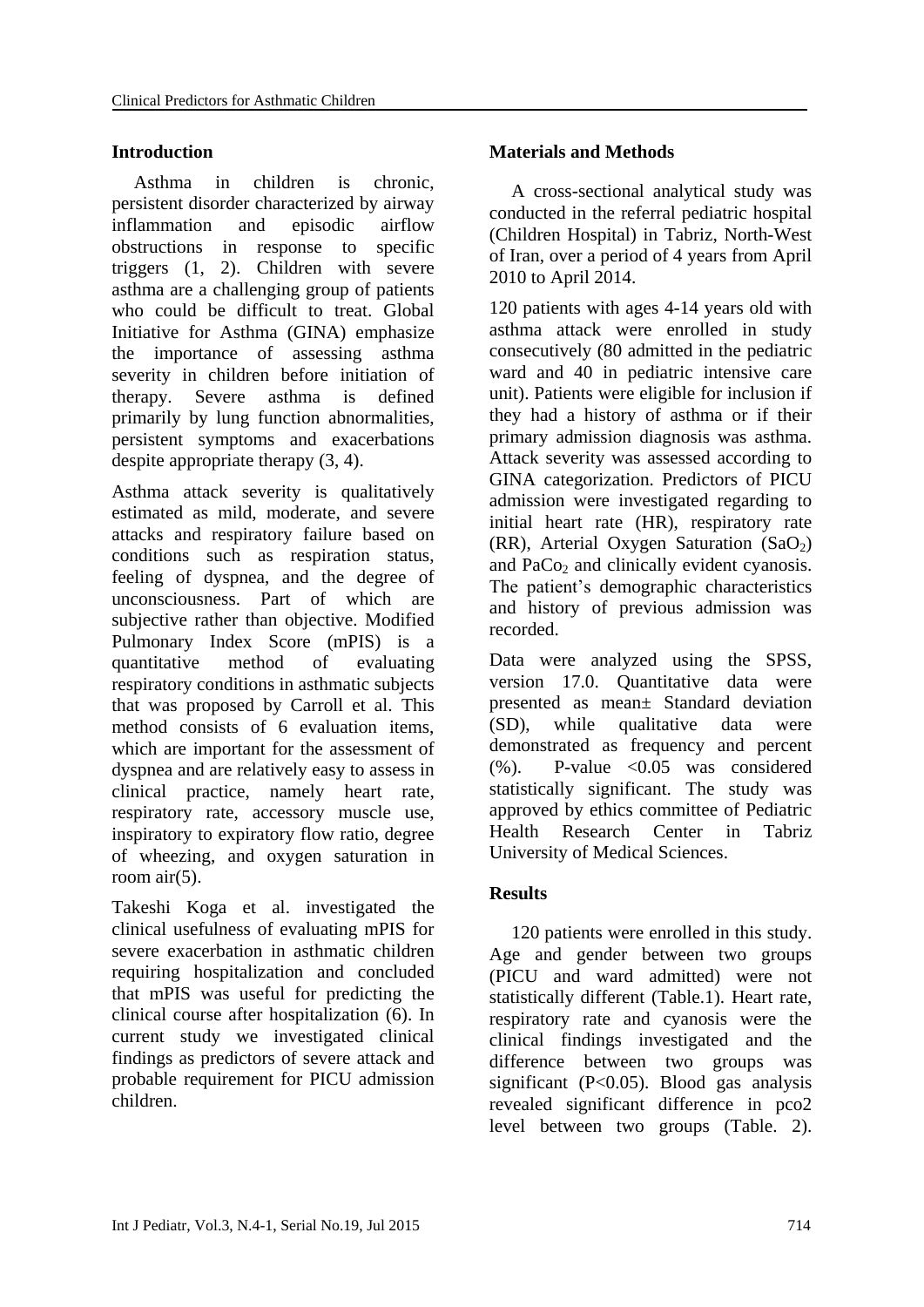| <b>Table 1:</b> patient's base-line characteristics |                |                      |         |  |
|-----------------------------------------------------|----------------|----------------------|---------|--|
| <b>Characteristics</b>                              | PICU admitted  | Normal ward admitted | P-value |  |
| Age (months)                                        | $36.2 + 24.33$ | $38.3 + 19.44$       | 0.08    |  |
| Gender (F/M)                                        | 46/54          | 49/51                | 0.09    |  |

**Table 1**: patient in the characteristics base-line characteristics base-line characteristics in the characteristics

 **Table 2**: The results of comparison between two groups

| <b>Characteristics</b>  | PICU admitted  | Normal ward admitted | P-value |
|-------------------------|----------------|----------------------|---------|
| <b>HR</b>               | $110+12$       | $85+17$              | 0.02    |
| <b>RR</b>               | $70+16.32$     | $55+11.44$           | 0.03    |
| SaO <sub>2</sub>        | $81 \pm 16.32$ | $90+5.27$            | 0.02    |
| PaCo <sub>2</sub>       | $55 \pm 13.33$ | $40 \pm 10.43$       | 0.03    |
| Cyanosis                | 100%           | $0\%$                | 0.003   |
| Previous PICU admission | 12%            | 0%                   | 0.004   |
| Treatment compliance    | 33%            | 62%                  | 0.02    |

Abbreviation: HR: Heart rate, RR: Respiratory rate, BPM: Beat per minute, SaO<sub>2</sub>: Arterial saturation of Oxygen, PaO2: Arterial Carbon Dioxide Content.

#### **Discussion**

Asthma is the most common chronic disease of childhood and leading cause of morbidity from chronic disease as measured by school absences, emergency department visits and hospitalization (7). Severe asthma attack can lead to childhood morbidity and mortality. Among the studies considering age as admission factor, eight studies which were conducted between 1994 and 2012 found positive association between younger age and higher readmission rate (8-15). But in our study age was not a risk factor for more severe asthma attacks between two groups (admitted to normal ward and PICU).

Female gender was pronounced as a risk factor for hospitalization and readmission in studies conducted by Mitchell et al. (14) and Minkovitz et al. (16). In our study there was not significant gender dominancy between two groups.

Previous admissions to emergency department and PICU were also linked to higher hospital readmission in studies by Alshehri et al. (17), Lasmar et al. (12), and Visitsunthorn et al. (18). In our study previous admission rate to PICU was higher in group admitted to PICU and the

this difference was statistically significant  $(p<0.004)$ .

Clinically predictors of severe attack in our study were initial heart rate, respiratory rate and oxygen saturation in room air which was in accordance with Carroll and

Takeshi's studies (with p- value= 0.02, 0.03 and 0.02 respectively) (5, 6).

### **Conclusion**

There was a significant correlation between initial vital sign, blood gas analysis and hospitalization course. These findings were investigated by modified pulmonary index score in similar studies. It indicates usefulness of these factors as predictors of severe asthma attack and subsequent clinical course. Age and female gender were not risk factors for severe attack in our study.

### **Conflict of interest:** None.

### **References**

1. [Anne M. Fitzpatrick](http://www.sciencedirect.com/science/article/pii/S0091674910017653) , [W. Gerald](http://www.sciencedirect.com/science/article/pii/S0091674910017653)  [Teague,](http://www.sciencedirect.com/science/article/pii/S0091674910017653) [Deborah A. Meyers,](http://www.sciencedirect.com/science/article/pii/S0091674910017653) [Stephen P.](http://www.sciencedirect.com/science/article/pii/S0091674910017653)  [Peters,](http://www.sciencedirect.com/science/article/pii/S0091674910017653) [Xingnan Li.](http://www.sciencedirect.com/science/article/pii/S0091674910017653) Heterogeneity of severe asthma in childhood: Confirmation